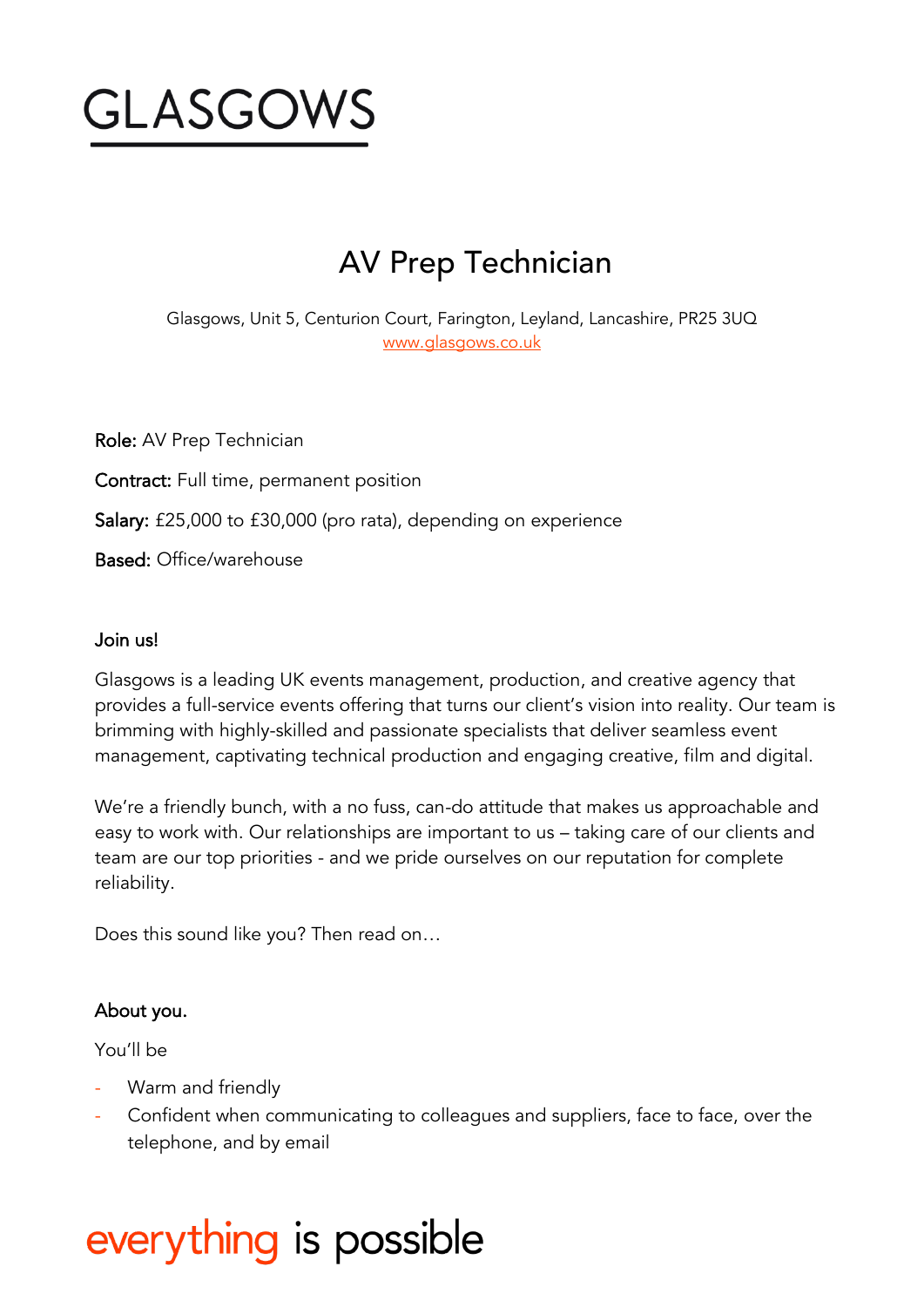- Able to thrive under pressure, in a fast-paced, hands-on warehouse environment
- Highly motivated to work as both a self-starter and as part of a larger team in supporting and collaborating across all areas of the business

You'll have

- Keen attention to detail
- A strong technical background across all AV disciplines
- Competency across a range of software and hardware platforms
- A pro-active attitude and above all a willingness to get involved and take on responsibility
- A demonstrable track record within the live events industry
- A passion for all things technical in the live event arena and a desire to ensure we continue to be at the forefront in our industry

# The role: AV Prep Technician.

This is an exciting opportunity for someone with a strong technical background across AV disciplines and a minimum of 2 years' experience within a similar role.

As AV prep technician you'll

- Play an integral part in the technical production team, fulfilling a wide range of key tasks to support the technical production and warehouse operations for the company, including:
	- Testing, maintenance, and preparation of a wide range of stage set, audio, video, lighting, rigging, and IT equipment for productions and dry hires to the highest standard
	- Prep and de-prep equipment in and out of the warehouse
	- Maintenance and servicing of equipment including PAT testing and repairs
	- Building and wiring racks to suit specific job requirements
	- Ensure all equipment is functional, clean, and well presented to the highest standard
	- Assist in the loading / unloading of vans and trucks
	- Booking of freelancers and liaising with suppliers, booking X-hire equipment
	- Compiling AV quotes and client liaison
	- Ensure workspaces are kept well organised and tidy
	- Maintain high health & safety standards and adhere to company policies and procedures
	- Administer the systems and procedures provided for the management and tracking of equipment and assets
	- Provide support across all areas of the business